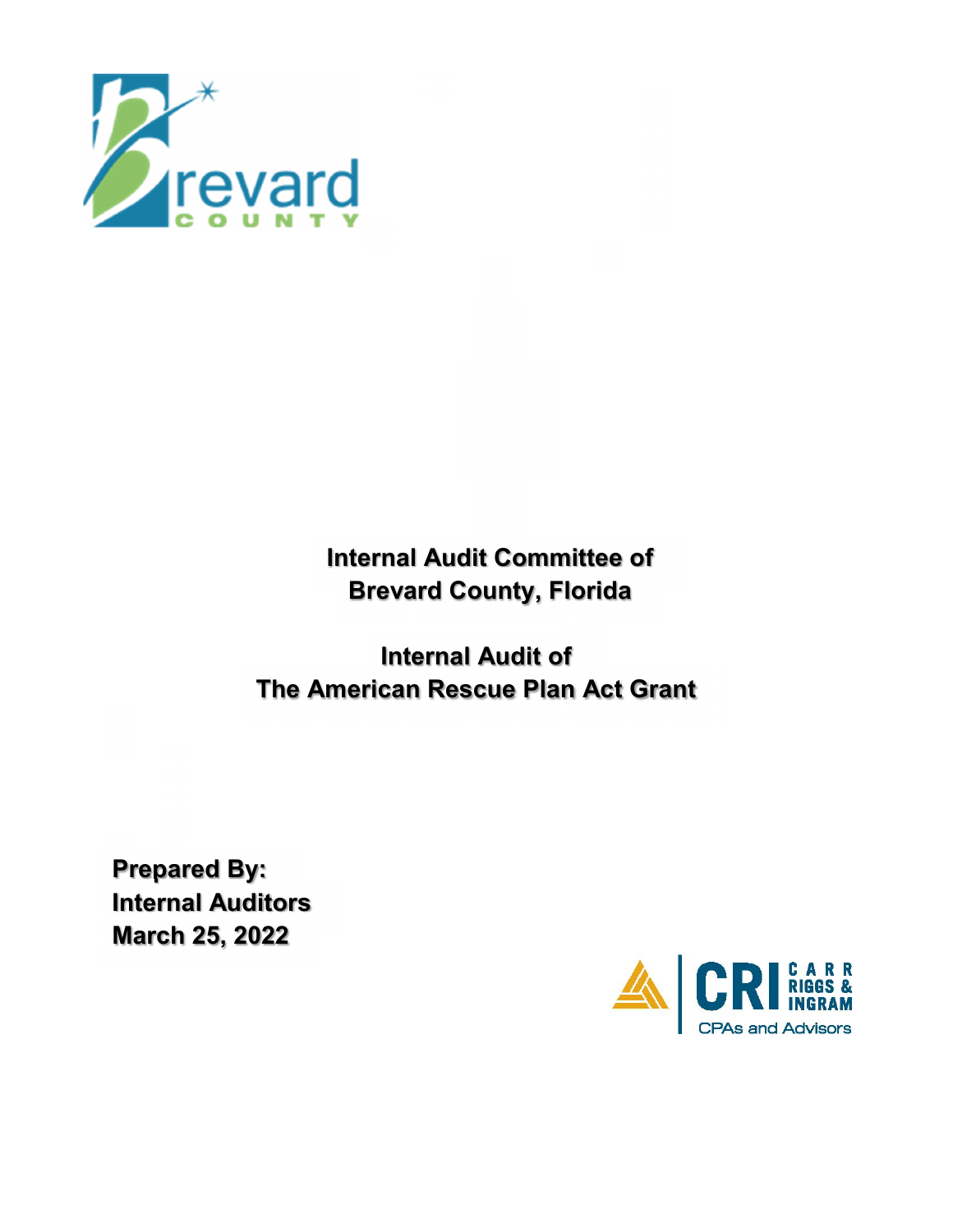

## Table of Contents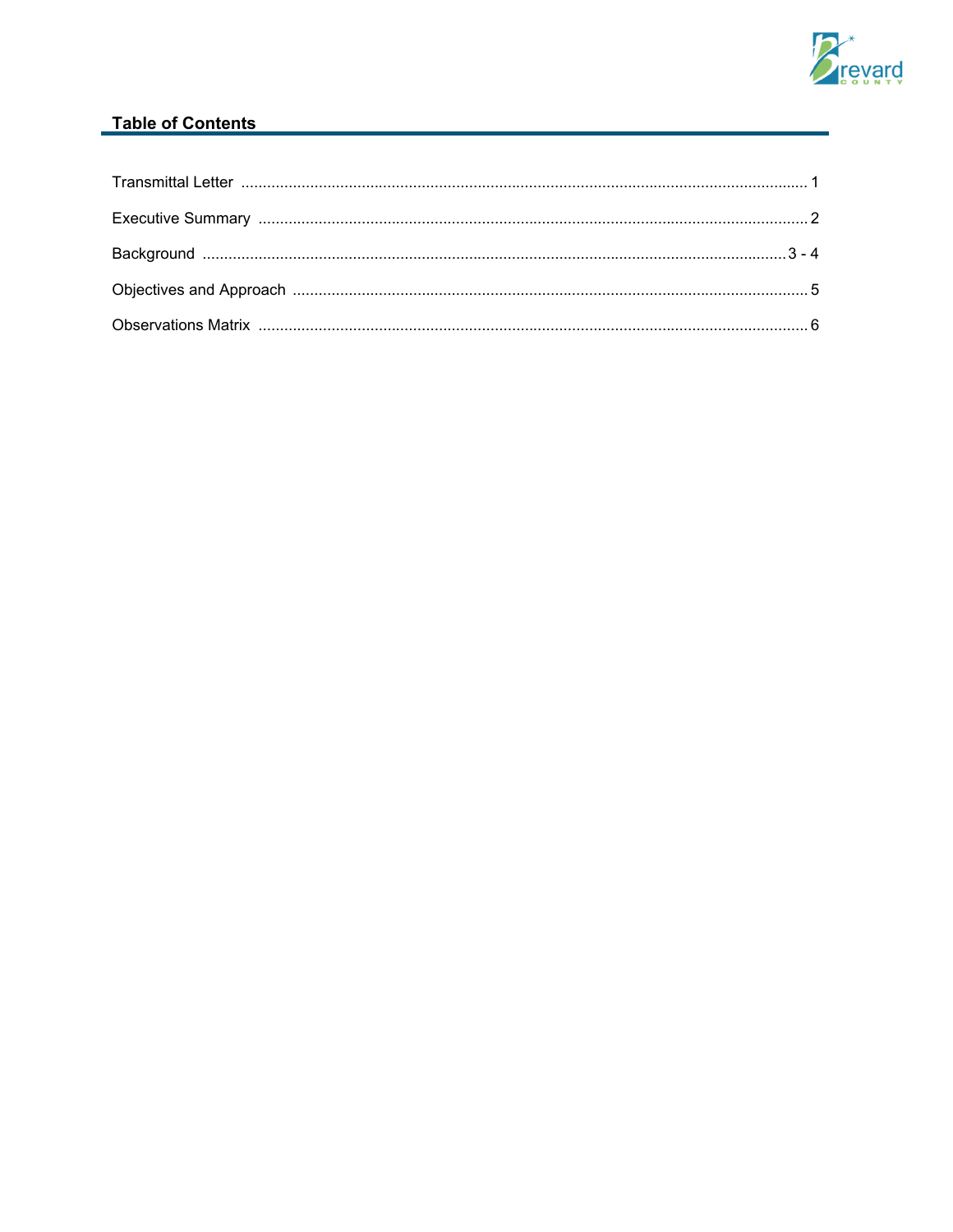



Carr, Riggs & Ingram, LLC 215 Baytree Drive Melbourne, FL 32940

321.255.0088 321.259.8648 (fax) CRIcpa.com

Transmittal Letter

March 25, 2022

The Audit Committee of Brevard County, Florida 2700 Judge Fran Jamieson Way Viera, Florida 32940-6699

Pursuant to the approved 2021/2022 internal audit plan, we hereby submit our internal audit of the American Rescue Plan Act ("ARPA") Grant. We will be presenting this report to the Audit Committee at the next scheduled meeting on April 20, 2022.

Our report is organized in the following sections:

| <b>Executive Summary</b>                        | This provides a summary of the observations and<br>testing results related to our internal audit of the<br>ARPA grant.                                                                           |
|-------------------------------------------------|--------------------------------------------------------------------------------------------------------------------------------------------------------------------------------------------------|
| <b>Background</b>                               | This provides a general overview of the ARPA<br>grant.                                                                                                                                           |
| <b>Objectives</b><br>Approach<br><b>Results</b> | <b>and</b> The internal audit objectives and focus are<br>expanded upon in this section as well as a review<br>of the various phases of our approach and the<br>results of our audit procedures. |

We would like to thank all those involved in assisting the Internal Auditors in connection with the internal audit of the ARPA grant.

Respectfully Submitted,

Carr, Riggr & Ungram, L.L.C.

*INTERNAL AUDITORS*

**1**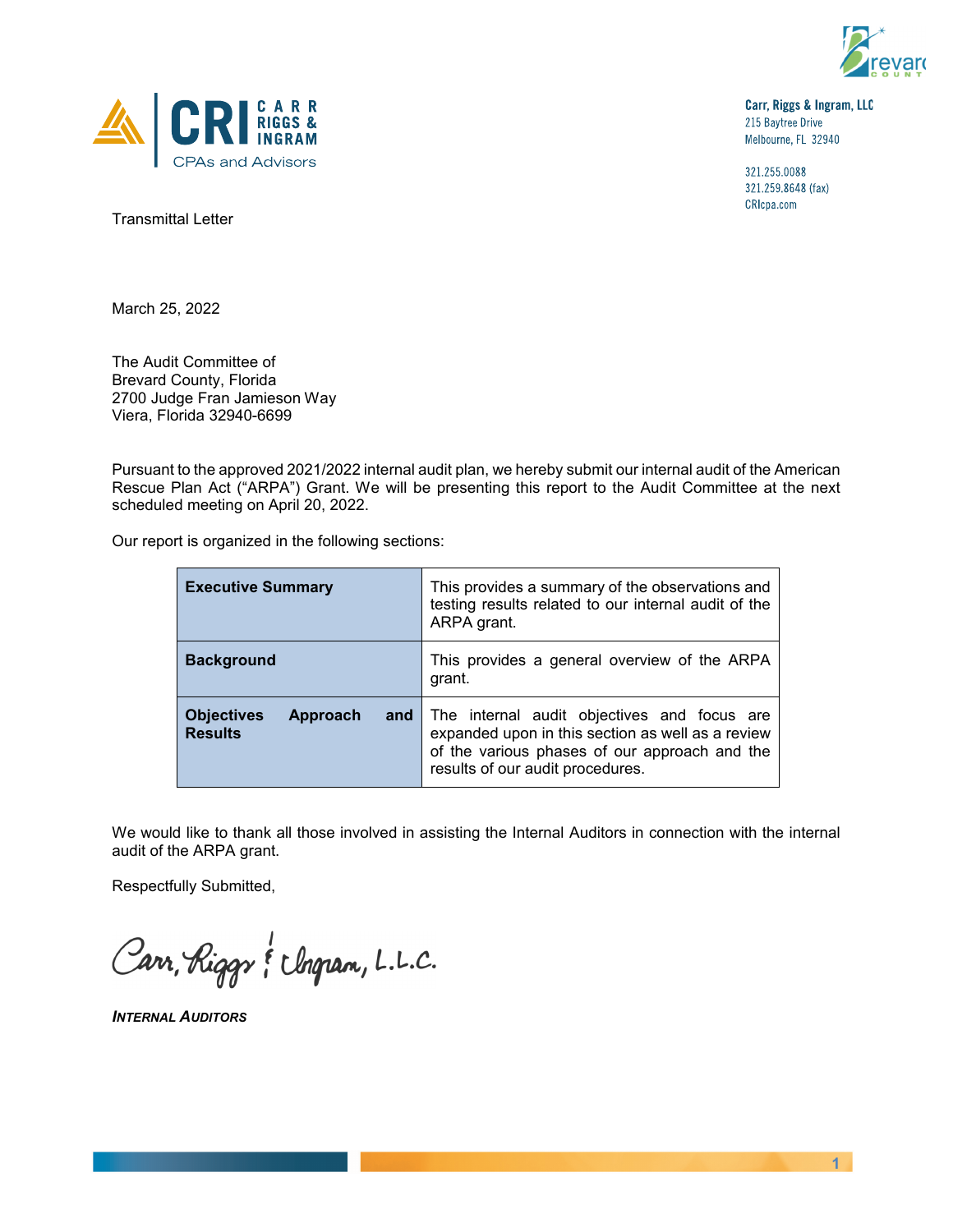

## **Executive Summary**

## **Overview**

The American Rescue Plan Act of 2021 is a \$1.9 trillion coronavirus rescue package designed to facilitate the United States' recovery from the devastating economic and health effects of the COVID-19 pandemic. Brevard County was allocated \$116,920,177, and received its initial tranche of funding in the amount of \$58,460,088.50 on May 18, 2021 and the remainder of the funding will be received in May 2022.

These funds may be used for four categories:

- 1. Public health emergency with respect to Coronavirus Disease or its negative economic impacts
- 2. Premium pay to eligible workers
- 3. Revenue replacement for the provision of government services to the extent of the reduction in revenue of the county
- 4. Investments in water, sewer, or broadband infrastructure

The Treasury's final ruling detailing the final compliance requirements was published on January 6, 2022.

## **Objective, Approach and Results**

The primary purpose of the internal audit of the ARPA grant function was to test the accuracy and compliance of the lost revenues calculation for 2020 and the quarterly project and expenditure report due January 31, 2022.

We obtained support for the lost revenues calculation and recalculated the lost revenue based on the formula and other grant specifications. See results noted below.

Additionally, we noted that the County has only expended funds under one project, and we agreed the expenditure amount in the report to the general ledger detail without exception for the vaccine incentive program totaling \$1,997,086.

| <b>Summary of Results</b><br>(See within for expanded results)                                                                                                                                                                                                                                                          |                                                                                                                                   |                                                                                                                                              |  |  |
|-------------------------------------------------------------------------------------------------------------------------------------------------------------------------------------------------------------------------------------------------------------------------------------------------------------------------|-----------------------------------------------------------------------------------------------------------------------------------|----------------------------------------------------------------------------------------------------------------------------------------------|--|--|
| Internal Audit Period<br>October 1, 2021 - January 31, 2022                                                                                                                                                                                                                                                             |                                                                                                                                   |                                                                                                                                              |  |  |
| Lost Revenues Calculation<br>(October 1, 2019 - September<br>30, 2020<br>Submitted: January 31, 2022                                                                                                                                                                                                                    | Quarterly Project and<br><b>Expenditure Report</b><br>(March 3, 2021 through<br>December 31, 2021) Submitted:<br>January 31, 2022 | <b>Project Allocations</b>                                                                                                                   |  |  |
| We noted that one account<br>balance for 2020 was missing<br>the revenue amount, and the<br>component units for the County<br>had been excluded from the<br>calculation. All other aspects of<br>calculation<br>the<br>appeared<br>matter<br>accurate. This<br>was<br>resolved by management as<br>expanded upon below. | The report was reviewed and<br>submitted on time.                                                                                 | All of the proposed<br>projects<br>approved through January 31,<br>2022 were allowable projects<br>category<br>based upon the<br>assignment. |  |  |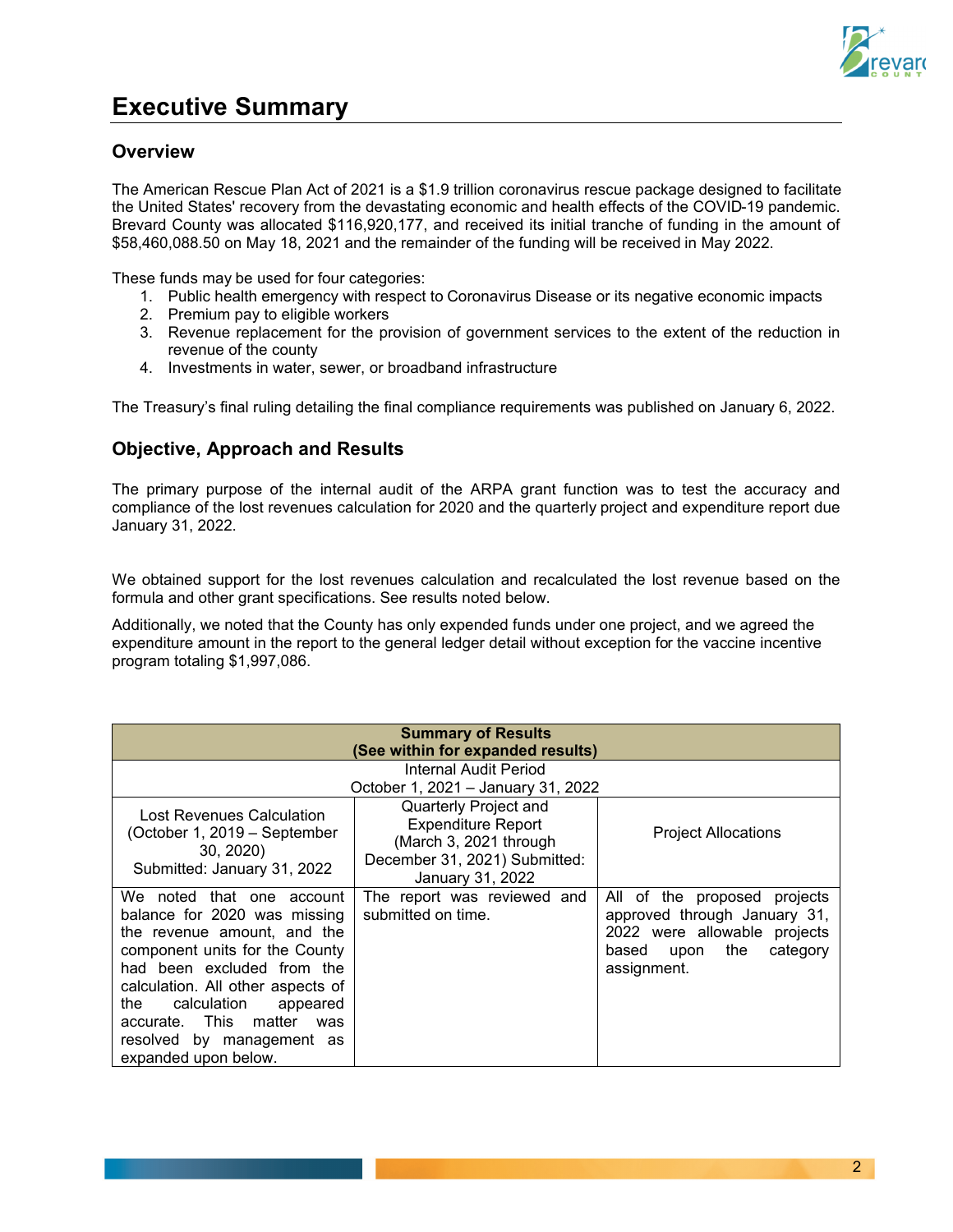

## **Background**

#### **Overview:**

ARPA activities are initiated and developed at the local level based upon a community's perceptions of its local needs and priorities. Each entitlement grantee receiving ARPA funds is free to determine what activities it will fund as long as certain requirements are met.

#### **Allowable Activities and Unallowable Activities:**

Allowable activities fall under one of four categories:

- 1. Public Health and Negative Economic Impacts caused by the Public Health Emergency
- 2. Premium Pay for Essential Workers
- 3. Water and Sewer and Broadband Infrastructure Improvements
- 4. Replace lost public sector revenues

Unallowable activities include:

- 1. Contributions to Pension Plans
- 2. Debt Payments
- 3. Contributions for Reserve Funds
- 4. Paying Settlements of Judgments
- 5. Programs with requirements that undermine CDC Guidance

#### *Lost Revenues*

The lost revenues calculation is detailed in the interim final ruling, and expanded options were allowed for by Treasury's final ruling issued January 6, 2022.

The rate of growth is determined as the higher of either 5.2% standard rate or the actual rate of the county. The actual growth rate is calculated using the average annual revenue growth in the last full three fiscal years prior to COVID -19 public health emergency.

The counterfactual revenue is then calculated for each year utilizing either a fiscal or calendar year for 2020, 2021, 2022, and 2023, utilizing the formula below.

base year revenue  $\times$  (1 + growth adjustment) $\frac{n}{12}$ 

The counterfactual revenue is then compared to the actual revenue, and the difference is the lost revenues for the period.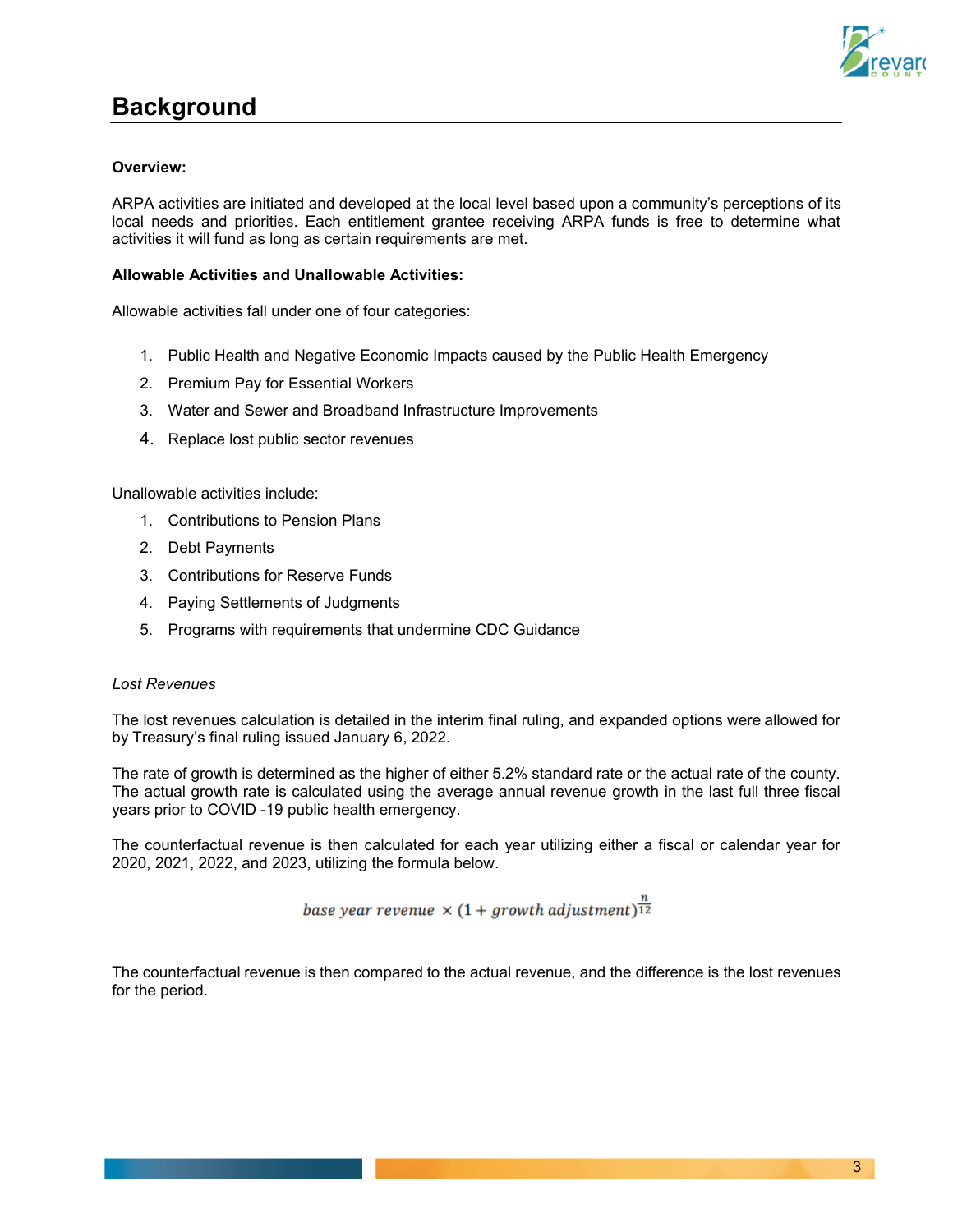



#### **Schedule of Funding and Period of Performance:**

The County received \$58,460,088.50 on May 18, 2021, and will receive the remaining \$58,460,088.50 in May 2022. The funds can be used for expenditures from March 3, 2021 through December 31, 2026. Any funds expended January 1, 2025 - December 31, 2026 must be obligated by December 31, 2024 and can only be spent on what was obligated. Any funds not spent on what was obligated by December 31, 2026 must be returned to the U.S. Department of Treasury.

#### **Procurement:**

The procurement guidelines are the same as all other federal grants. Purchases must be made following the requirements in 2 CFR §200.318 through 200.327. Purchases above the simplified acquisition threshold (currently at \$250,000), must be bid or noncompetitive procurement methods should be documented. Quotes should be obtained for small purchases (purchases between the simplified acquisition threshold and the micro-purchases threshold (currently at \$10,000)).

Prior to entering in to subawards or contracts with award funds, the County must verify that contractors and/ or subrecipients are not suspended, debarred, or otherwise excluded pursuant to 31 CFR §19.300.

#### **Reporting:**

The County has a population that exceeds 250,000 residents; therefore, is subject to the following reporting requirements.

- 1) Interim Report due August 31, 2021
- 2) Recover Plan Performance Report due August 31, 2021
- 3) Project and Expenditure reports due quarterly 30 days after the end of each quarter, beginning with January 31, 2022
- 4) FFATA reporting is being done by the Treasury on behalf of all recipients. The threshold is increased to \$50,000 for subawards, and this information is included in the Project and Expenditure reports for the Treasury to perform the reporting.

The Recovery Plan Performance report is required to be publicly accessible.

#### **Subrecipient Monitoring:**

Subrecipients need to be monitored to ensure they are in compliance with the terms and conditions of the subaward and use the funds for authorized purposes. For any subaward agreements, the County would need all the required information in the contracts pursuant to 2 CFR §200.332. Currently, the County does not have any subawards for the ARPA grant.

### **Staffing**

Key personnel involved the ARPA grant include:

| <b>Name</b> | Title                            |  |
|-------------|----------------------------------|--|
| Kathy Wall  | <b>Central Services Director</b> |  |
| Jill Hayes  | <b>Budget Director</b>           |  |
| Fazie Khan  | Special Project Coordinator IV   |  |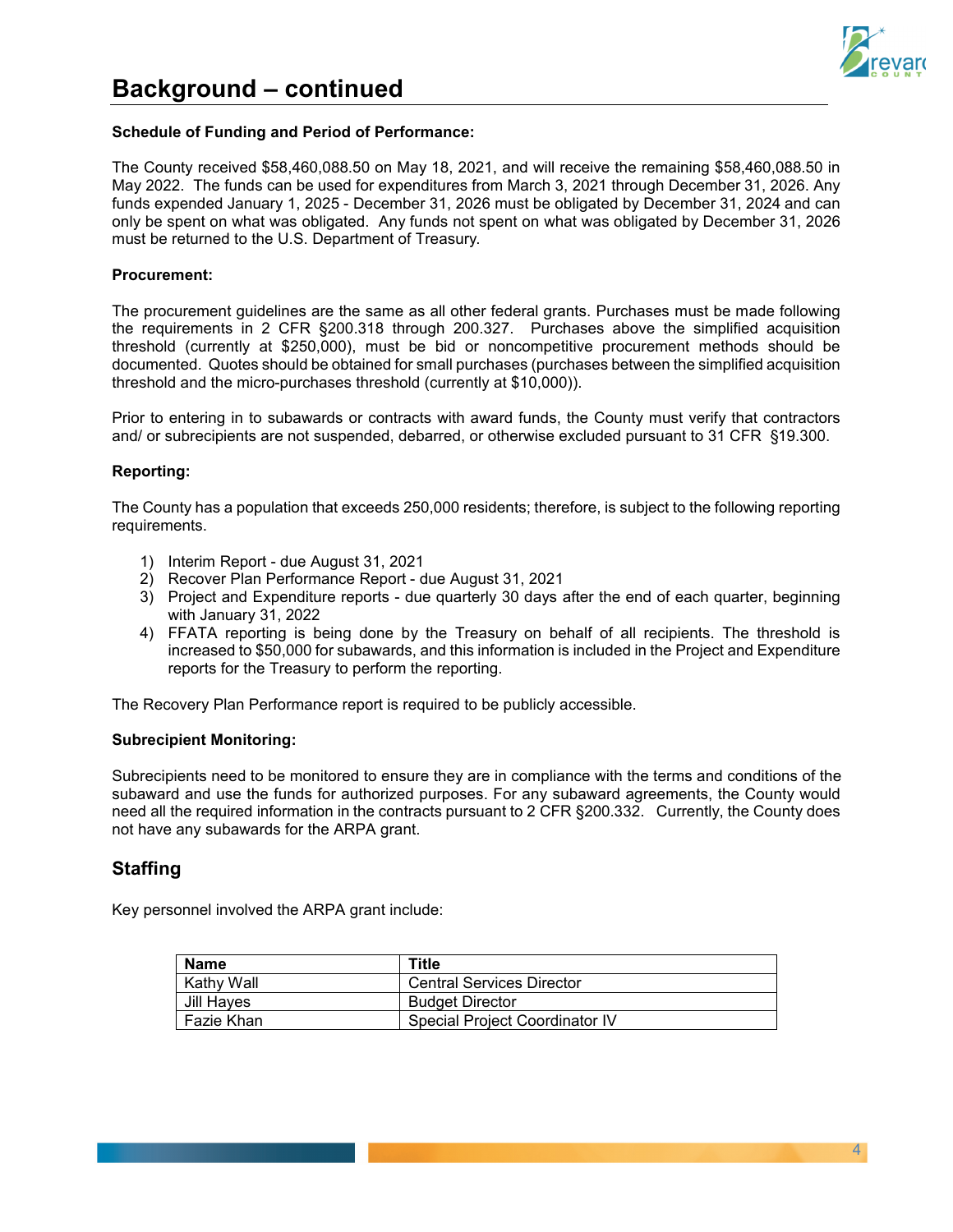# **Objectives and Approach**

## **Objectives**

The objectives of this internal audit included the following:

- Test the accuracy and compliance of the lost revenues calculation for 2020.
- Test the accuracy and compliance of the quarterly project and expenditure report, due January 31, 2022.
- Determine if approved projects are allowable.

## **Approach**

Our internal audit approach consisted of three phases:

#### *Planning*

During the first phase, we discussed with the Budget Department the options they had selected in calculating the lost revenues calculation. Management provided their preliminary planned projects for ARPA spending which consisted of the vaccine incentive program, water and sewer infrastructure, and fire rescue department projects.

#### *Testing*

Our procedures included obtaining an understanding of how the lost revenues calculation was performed, testing the accuracy of the calculation and discussing any elections to ensure proper compliance. Our procedures also included reviewing a draft of the project and expenditure report due on January 31, 2022 prior to submission.

#### *Reporting*

At the conclusion of our analysis, we summarized the results of our procedures into a report and conducted exit interviews with the Budget Department and the County Manager to discuss the details of our results.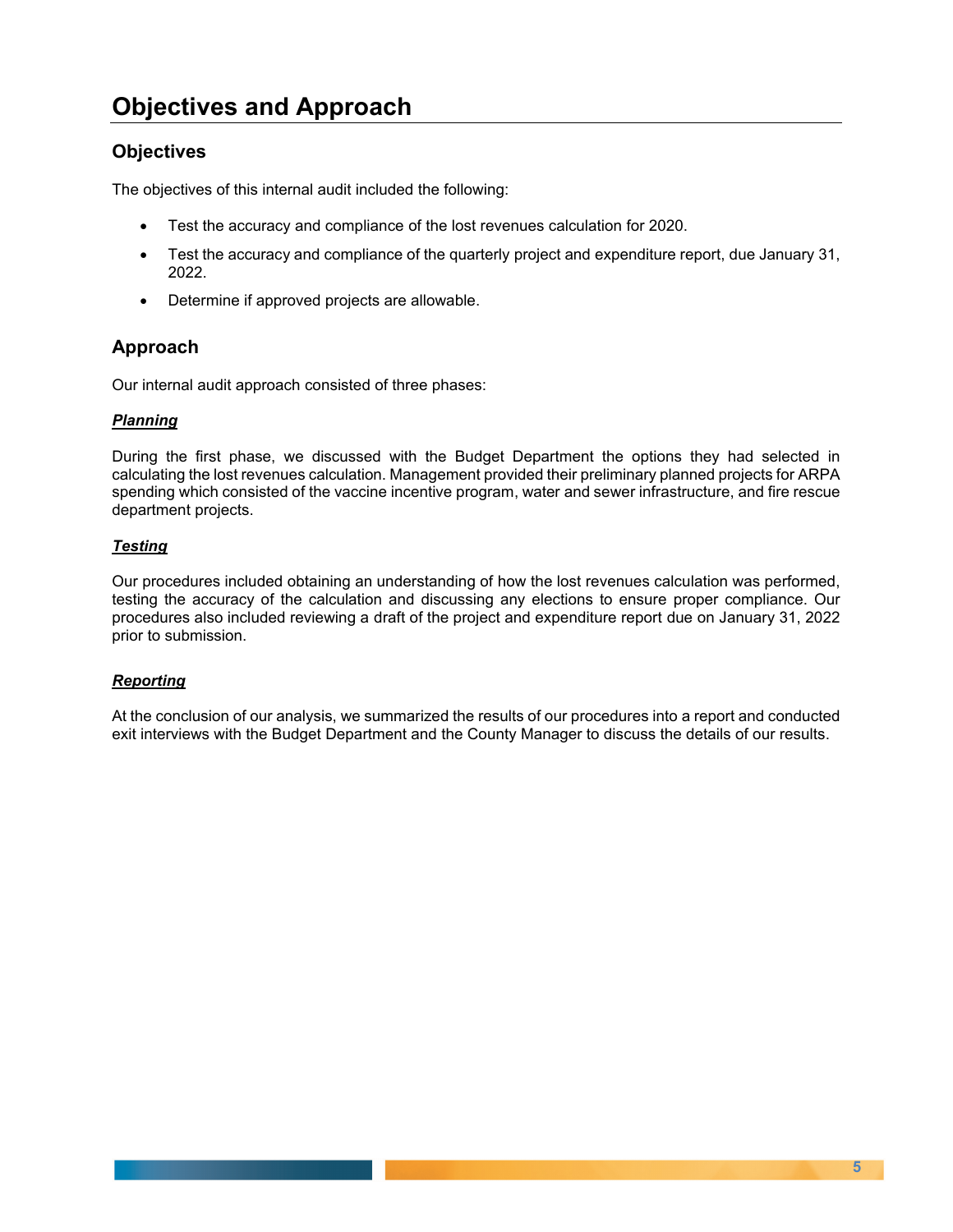| <b>Procedures and Results</b>                                                                                                                                                                                                                                                                                                                                                                                                                                                                                                                                         | <b>Resolution</b>                                                                                                                           |
|-----------------------------------------------------------------------------------------------------------------------------------------------------------------------------------------------------------------------------------------------------------------------------------------------------------------------------------------------------------------------------------------------------------------------------------------------------------------------------------------------------------------------------------------------------------------------|---------------------------------------------------------------------------------------------------------------------------------------------|
|                                                                                                                                                                                                                                                                                                                                                                                                                                                                                                                                                                       | 1. Lost Revenues Calculation                                                                                                                |
| Initially, the County calculated the lost revenue using both allowable methods<br>resulting in the following lost revenue:                                                                                                                                                                                                                                                                                                                                                                                                                                            | Management agreed with including the one account balance missing<br>revenue as well as the component units' revenue.                        |
| Calendar Year 2020: \$24,375,613                                                                                                                                                                                                                                                                                                                                                                                                                                                                                                                                      | These revisions to the lost revenue calculation resulted in the growth                                                                      |
| Fiscal Year 2020: \$20,749,890                                                                                                                                                                                                                                                                                                                                                                                                                                                                                                                                        | adjustment increasing to 5.627% from 5.621%.                                                                                                |
| During our review of the lost revenues calculation, we noted the following for each<br>respective calculation:                                                                                                                                                                                                                                                                                                                                                                                                                                                        | The revised calculations resulted in the following final lost revenue<br>amounts:                                                           |
| Calendar Year: (1) one account balance for 2020 was missing the revenue amount<br>of \$7,044,000; (2) the component units' revenue for the County had been excluded                                                                                                                                                                                                                                                                                                                                                                                                   | Calendar Year 2020: \$19,011,587                                                                                                            |
|                                                                                                                                                                                                                                                                                                                                                                                                                                                                                                                                                                       | Fiscal Year 2020: \$21,735,420                                                                                                              |
| from the calculation.*<br>Fiscal Year: the component units' revenue for the County had been excluded from                                                                                                                                                                                                                                                                                                                                                                                                                                                             | Based on the revised results, management submitted the fiscal year lost<br>revenue amount on January 30, 2022 prior to the January 31, 2022 |
| the calculation.*                                                                                                                                                                                                                                                                                                                                                                                                                                                                                                                                                     | reporting deadline.                                                                                                                         |
| *Pursuant to the Treasury guidance, the County's component units' revenue should<br>be included in the lost revenue calculation.                                                                                                                                                                                                                                                                                                                                                                                                                                      |                                                                                                                                             |
| The effect of excluding the component units' revenue resulted in a lower lost<br>revenue calculation.                                                                                                                                                                                                                                                                                                                                                                                                                                                                 |                                                                                                                                             |
| All other aspects of the calculation appeared accurate.                                                                                                                                                                                                                                                                                                                                                                                                                                                                                                               |                                                                                                                                             |
|                                                                                                                                                                                                                                                                                                                                                                                                                                                                                                                                                                       |                                                                                                                                             |
| 2.                                                                                                                                                                                                                                                                                                                                                                                                                                                                                                                                                                    | <b>Quarterly Reporting and Expenditures</b>                                                                                                 |
| Management prepared the first project and expenditure report that was due<br>January 31, 2022 prior to the due date. The County has expended funds under one<br>project, and we agreed the expenditure amount in the report to the general ledger<br>detail without exception for the vaccine incentive program. The vaccine incentive<br>program falls under the first of the four allowable activities' categories noted in the<br>background section above. The other projects in the report were in the proper<br>project category based upon their descriptions. | Management updated the comment box to state that they calculated the<br>revenue loss for the fiscal year ending September 30, 2020.         |
| The report was prepared by the Special Project Coordinator IV and then reviewed<br>and submitted by the Budget Director, ensuring proper internal controls over the<br>compliance for reporting.                                                                                                                                                                                                                                                                                                                                                                      |                                                                                                                                             |
| Further, the portal only provided a space to report the lost revenues amounts on a<br>calendar year basis. We noted that there was a comment box where the County<br>could type in the fiscal year.                                                                                                                                                                                                                                                                                                                                                                   |                                                                                                                                             |